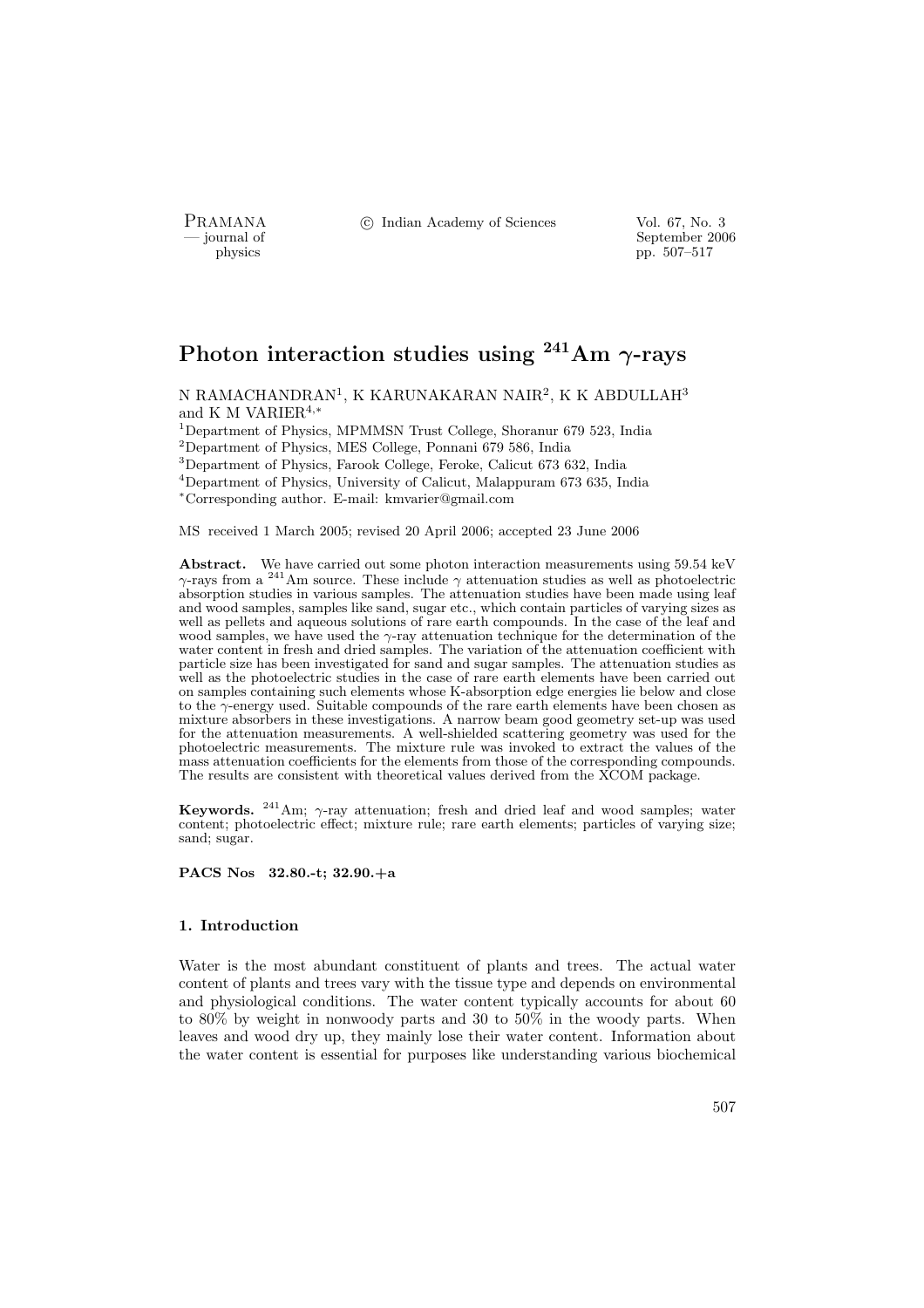and metabolic processes in the plants, water diffusion, flow studies etc. Mortatti and Fillo [1] have used a method to study ten different samples using 662 keV and 59.54 keV  $\gamma$ -rays. Barros-Ferraz and Rezenda [2] used the method to study the density variability in two different samples of pine wood using  $^{241}Am \gamma$ -rays, with a view to understand their productivity and climatic adaptation. Aguiar and Barros-Ferraz [3] developed a new method of water content gradation in wood based on low-energy  $\gamma$ -ray attenuation in pine wood samples. They showed that the method is quick, nondestructive and has reliably good sensitivities for moisture contents varying from about 30 to 90%. de Miranda et al [4] studied  $\gamma$  attenuation in natural wood, dry wood and dry leaves using  $241 \text{Am } \gamma$ -rays. They found that the variation is small among different species. The woody parts have higher attenuation than leaves, both depending on the water content. In the present work, the  $\gamma$ -ray attenuation method has been used to estimate the water content of natural and dried samples of leaves and wood. The mixture rule (see eq. (1) below) [5] has been used for extracting the water content. <sup>241</sup>Am  $\gamma$ -rays of 59.54 keV energy have been used in these studies.

Compacted sand, clay and soil can be used for shielding radiation to within safety levels. The grain sizes of the particles in these materials vary with the sample location etc. The void spaces in between the grains depend on the particle size. Consequently, when  $\gamma$ -rays pass through such materials, the attenuation will depend on the extent of the void spaces and hence on the particle size. In earlier reported measurements, Singh et al [6] and Mudahar and Sahotas [7,8] had investigated the effect of the particle size on  $\gamma$ -ray attenuation. Appreciable variations have been seen in linear and mass attenuation coefficients with soil grain diameter d between 0.053 and 0.308 mm. The slope of the  $\mu/\rho$  curve vs. d was found to decrease over an appreciable range from 1.54 to 0.23 as the  $\gamma$  energy increased from 81 keV to 1.33 MeV.

In the present work we have used sand samples collected from the Calicut beach, Neendakara beach and Areekad river (all locations situated in Kerala) and sugar samples of varying particle sizes. These have been subjected to attenuation studies using a  $^{241}$ Am source, with a view to study the effect of grain size and voids on mass attenuation coefficients in the samples.

Gamma ray interaction studies at energies near the photoelectric absorption edges have been of interest to investigators in the field for quite some time now [9,10]. One reason for such an interest is the validity of the mixture rule at energies very close to the absorption edges [11]. Kerur *et al* [12] have shown that there is a possibility of the mixture rule breaking down at photon energies ranging from about 100 eV below to about 1500 eV above the K-edge. There have been very few measurements for testing the validity of the mixture rule within such energy ranges [13,14]. Jackson [15] pointed out that the range of validity of the mixture rule has not been adequately established close to the absorption edges. Nagel [16] has also stressed that the tabulated values of the attenuation coefficients can be in error near the absorption edges by as much as 50% and by 10% upto 400 eV above the edge. <sup>241</sup>Am presents a very suitable  $\gamma$ -ray source for measurements around the K-edge absorption threshold region. Its  $\gamma$  energy, 59.54 keV, lies in between the K-edges of the rare earth elements thulium (59.39 keV) and ytterbium (61.332 keV). Keeping this fact in mind, we have chosen  $241$ Am source also for the present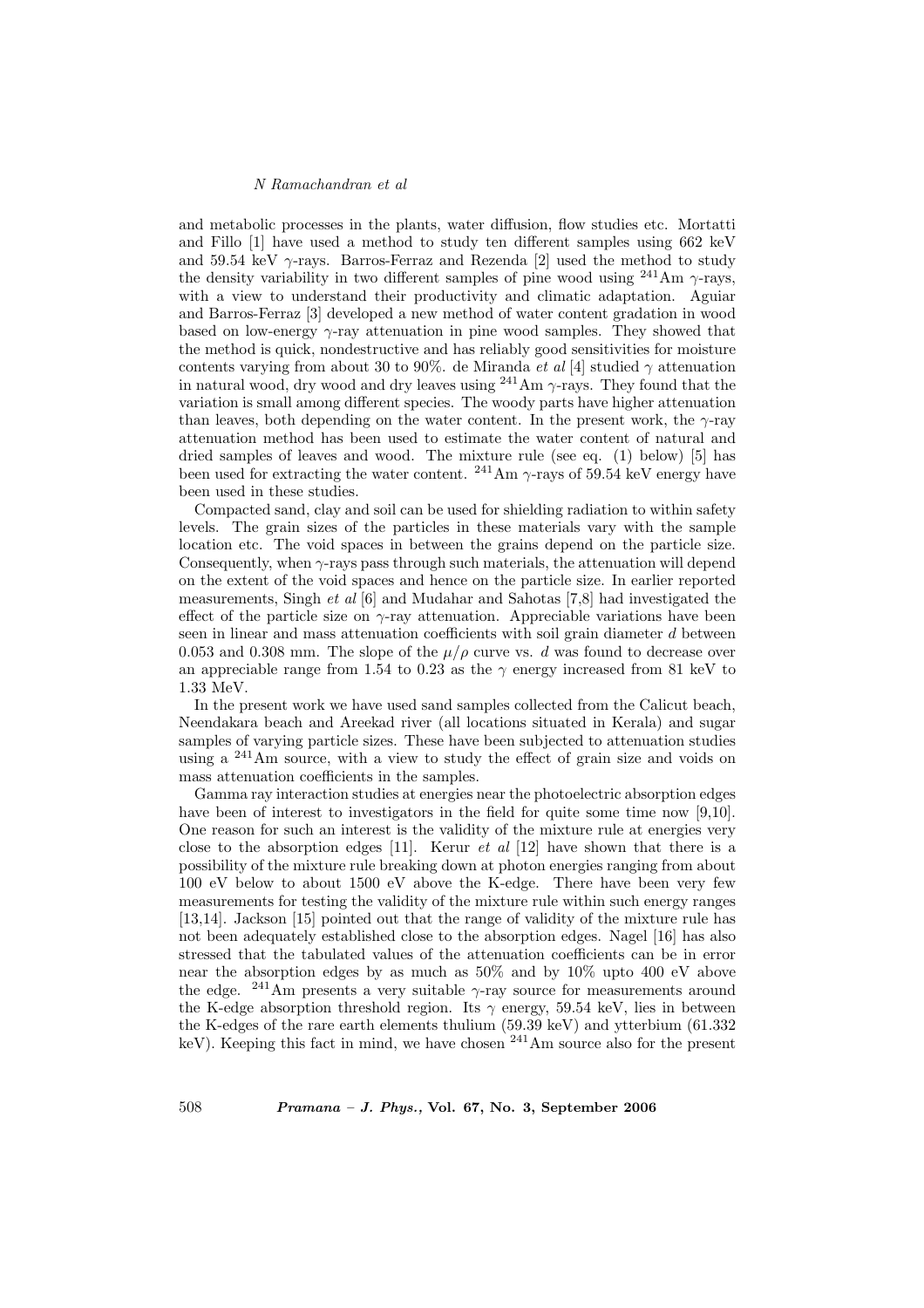γ-ray measurements on attenuation and photoelectric effects, on several rare earth elements from Ce  $(Z = 58)$  to Yb  $(Z = 70)$ .

#### 2. Experimental details

The <sup>241</sup>Am source for the present measurements has been procured from Bhabha Atomic Research Centre, Mumbai. A vertical narrow beam geometry was used in order to reduce the effect of in-scattering on the measured  $\gamma$ -ray attenuation coefficients.

The  $\gamma$ -rays transmitted through the absorbing samples during the attenuation measurements and the X-rays emitted from the rare earth samples in the photoelectric studies were detected by a  $2'' \times 1\frac{1}{4}''$  NaI(Tl) detector, coupled to a RCA 6810A photomultiplier tube, pre-amplifier and an ORTEC 571 amplifier. The amplifier output pulses were then fed to a CAMAC-based data acquisition and analysis system, consisting of a kinetic CAMAC crate, crate controller, a 4k Quad ADC, supplied by the Electronics Division, BARC and connected to a personal computer through a suitable interface card. A Linux-based package, FREEDOM [17], was used for the data collection and analysis. This Linux software had been developed at the Inter University Accelerator Centre, New Delhi for online data acquisition for accelerator-based experiments using CAMAC data acquisition hardware and also for online as well as offline data analysis. It has event-by-event data recording capabilities utilizing coincident detector signals. There is provision for spectrum fitting involving Gaussian peaks (with or without tailing) and polynomial background. The software presents a very user friendly graphical user interface (GUI) which is completely menu-driven.

A schematic diagram of the experimental set-up for the attenuation studies is given in figure 1. Suitable absorbers were prepared from the leaf and wood samples. For this, the leaf samples were cut in the form of rectangular pieces of dimensions  $5 \text{ cm} \times 5 \text{ cm}$ . Sets of three to ten such sheets were packed together in between two cardboard frames with a  $2 \text{ cm} \times 2 \text{ cm}$  central hole, and secured intact to avoid corrugation of the leaves during drying. In order to increase the thickness of the leaf sample, another set of leaves was arranged in the same manner and placed over the first one and so on. In the case of wood, the absorbers were in the form of rectangular sheets of dimensions 5 cm  $\times$  5 cm  $\times$  1 cm. After the measurement with each species of leaf/wood sample, the samples were kept in an oven at a temperature of  $60^{\circ}$ C for a period of four days. This ensures that all the water in the samples have been evaporated. Care was taken to ensure that the leaf samples did not develop wrinkles. The attenuation measurements were then repeated on the dried samples. Combining the measurements using the fresh samples and the dried samples the fractional weight of water in the fresh samples will be evaluated using the mixture rule as follows:

$$
(\mu/\rho)_{\text{fresh}} = (1 - f_0)(\mu/\rho)_{\text{dried}} + f_0(\mu/\rho)_{\text{water}},\tag{1}
$$

where  $f_0$  is the fractional water content and  $\mu/\rho$  are the mass attenuation coefficients. The mass of the absorbers was taken on a precision electronic balance both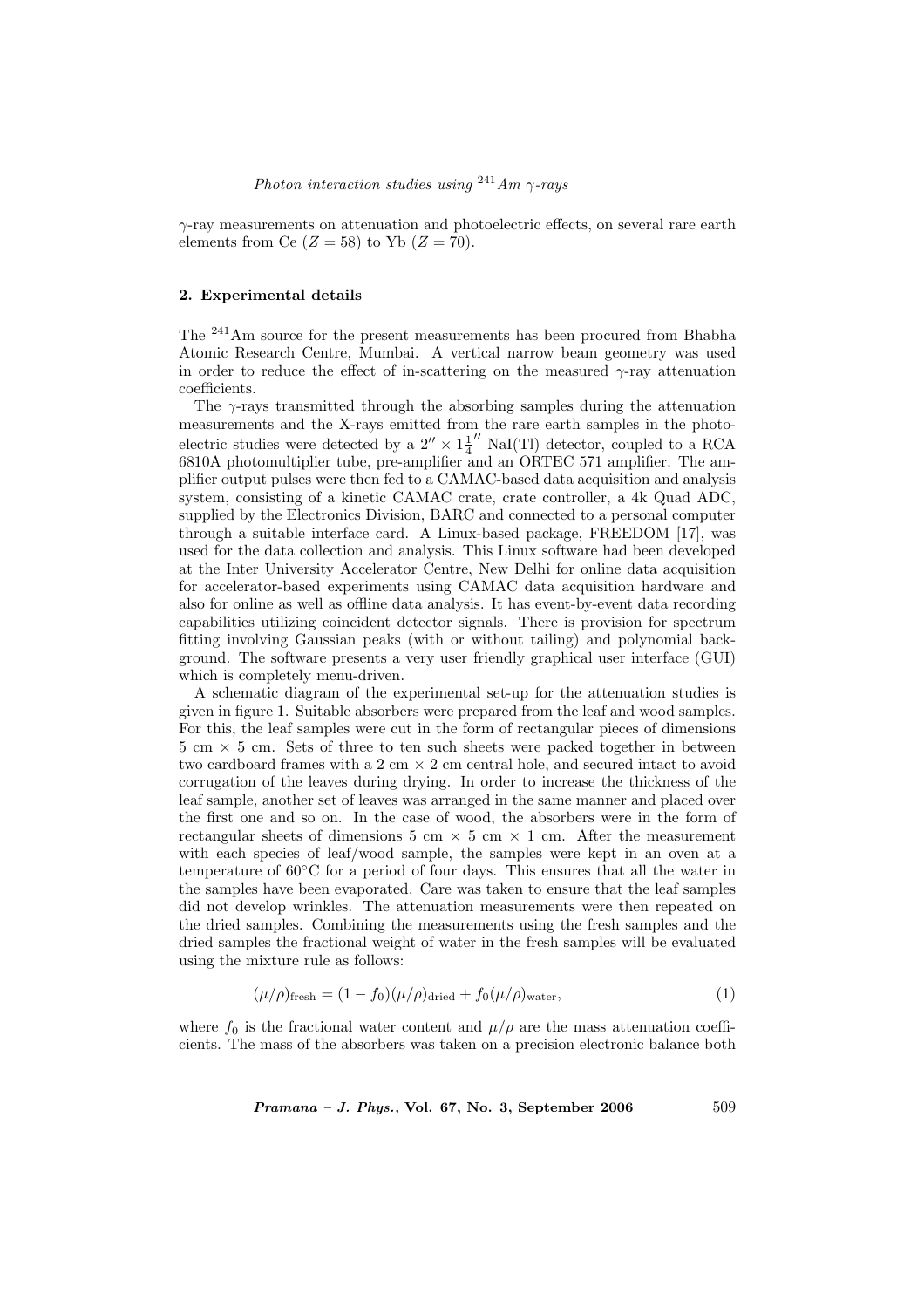

Figure 1. Schematic diagram of the experimental set-up for narrow beam geometry  $\gamma$ -attenuation measurements.

for the fresh and dried samples. Thus the water content of the samples can be evaluated separately and compared with the results from the attenuation studies.

The sand samples were prepared by sieving the oven-dried sand through a set of standard sieves with mesh sizes between 50  $\mu$ m and 2 mm. Equal quantities of the sand was taken in a weighed plastic sheet and weighed on an electronic balance. Ten such measured samples of the same grain size were used as the absorbers to calculate  $\mu/\rho$ ,  $\rho$  being the density. In order to prepare sugar samples of varying particle sizes, commercially available sugar of particle size 2 mm was ground in a mixer-grinder and sieved in sieves of different mesh sizes.

First of all, the weighed quantity of sand of grain size of  $50 \mu m$  is taken in a small beaker. By means of a suitable piston, the thickness of sand in the beaker is made uniform. The beaker containing the given amount of sand was kept between the detector and the source. For this thickness of the absorber, transmitted  $\gamma$ -ray spectrum was collected for sufficient time to ensure reasonable statistical accuracy. The background spectra were also collected in between these runs. Net absorption spectra were calculated by subtracting background from the actual spectrum. The mass attenuation coefficient was extracted from the data for different thicknesses of the absorbers for different grain sizes up to 2 mm.

The absorbers and targets for the photon interaction studies in rare earth elements were prepared using oxides of rare earth elements Ce, Pr, Nd, Sm, Eu, Gd, Tb, Dy, Er, Tm, Yb and Lu. The purity of the materials was better than 99%.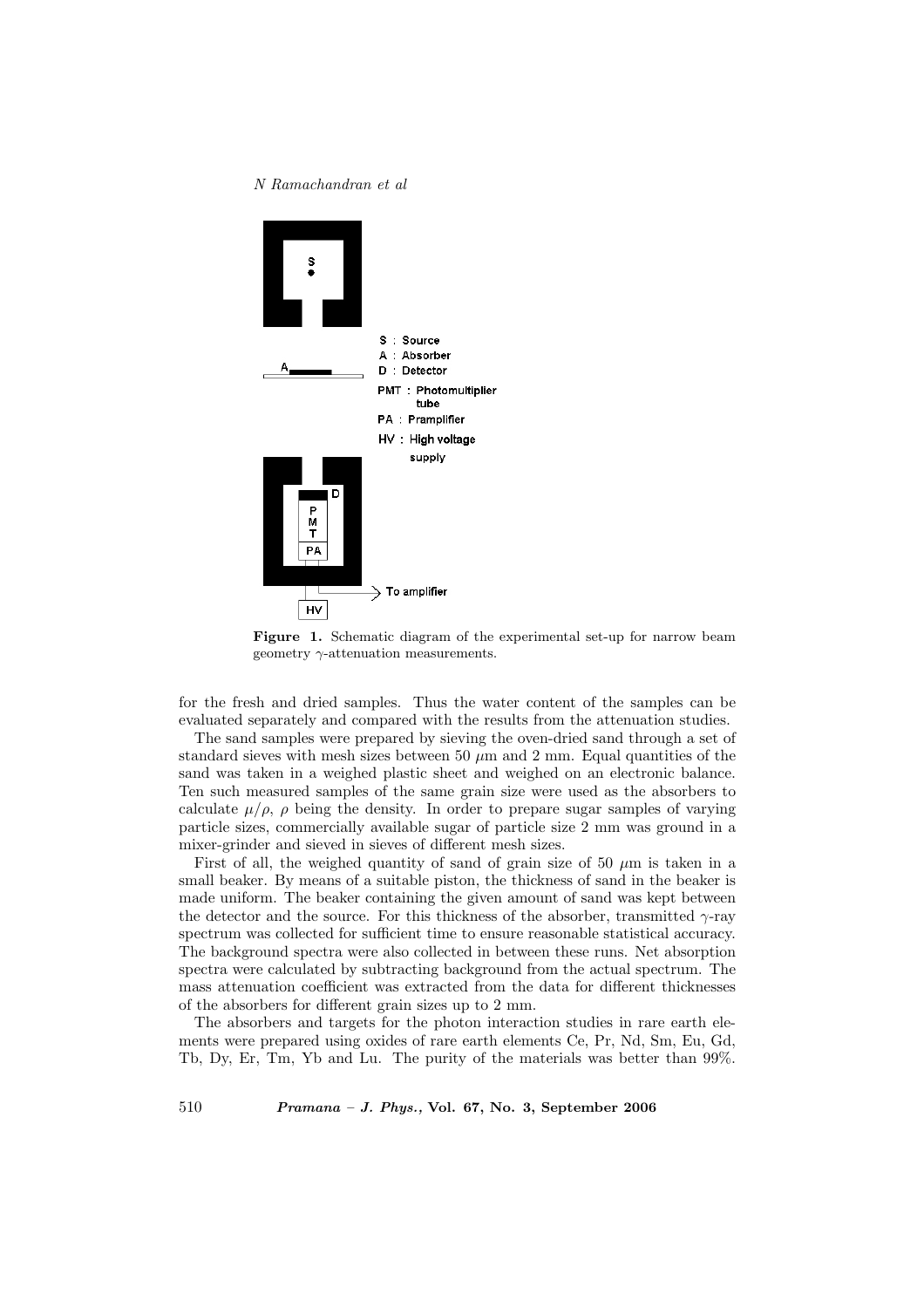Two sets of targets have been prepared for each compound. One set was in the form of pellets of 1.2 cm diameter prepared using a pelletizer at a pressure of 10–12 t. In preparing the pellets, KBr has been added as a binding agent. The other set was in the form of aqueous solutions. For attenuation measurements both types of absorbers have been used. The solution was taken in a small beaker and kept at a convenient distance from the detector in the narrow beam good geometry setup. The levels of the solution absorbers were measured using a sensitive travelling microscope. The thickness of the absorber is increased by adding more and more drops of the liquid. Each set of measurements using one aqueous solution absorber lasted typically for about 100 min. It was ensured that loss of water from the surface due to evaporation was negligible. The solution in the beaker as well as the stock solution were stirred well after each measurement. This ensured uniformity and homogeneity of the absorber.

The pellet absorbers were kept at a suitable distance from the source on a platform and the absorber thickness was varied by adding more pellets. For each absorber thickness, transmitted  $\gamma$  spectrum was collected for sufficient time periods to ensure reasonable statistical accuracy of better than about 2%. The background spectra were also collected in between these runs. Net absorption spectra were obtained by subtracting the background. For various thicknesses of the absorbers, the area under the photopeak of the transmitted spectrum was extracted and taken as a measure of the transmitted counts. The logarithms of the counts were plotted against the absorber thickness, and a linear plot was obtained. The mass attenuation coefficient was calculated in units of  $\text{cm}^2/\text{g}$  from the slope of the straight line plot. The experiment was repeated for various concentrations of the rare earth compounds.

The mass attenuation coefficients measured as above correspond to the mixtures of the rare earth oxides with water in the case of aqueous solutions and with potassium bromide in the case of the pellet absorbers. In order to extract the mass attenuation coefficients of the rare earth elements, it is first necessary to know the coefficients for water and KBr as the case may be. The values of the mass attenuation coefficients were separately measured for these compounds. The coefficient for KBr was also measured using pure KBr pellets. Using these additional data, the mixture rule was used to extract the mass attenuation coefficients of the rare earth oxides. Theoretical values of the coefficients for oxygen required for extracting the values of the coefficients for the rare earth elements were obtained from the XCOM package [18,19]. This package is a computer program and data base, developed by Berger and Hubbell. It can be used to calculate theoretical photon cross-sections for scattering, photoelectric absorption and pair production, as well as total attenuation coefficients, in any element, compound, or mixture, at energies from 1 keV to 100 GeV. It utilizes a vast data base for all elements from hydrogen to fermium.

A schematic diagram of the experimental set-up for the photoelectric studies is given in figure 2. A suitable aluminium frame is made for mounting the pellet target with its plane making an angle at  $45^{\circ}$  to the direction of incident  $\gamma$ -rays. The target is kept within a hole of 1.2 cm diameter in the aluminium strip. The <sup>241</sup>Am source is placed at a distance of about 10 cm from the target. Hence  $\gamma$ -rays will be incident on the target at an angle of  $45°$  with respect to its plane. The targets were in the form of pellets, prepared as explained earlier. The strength of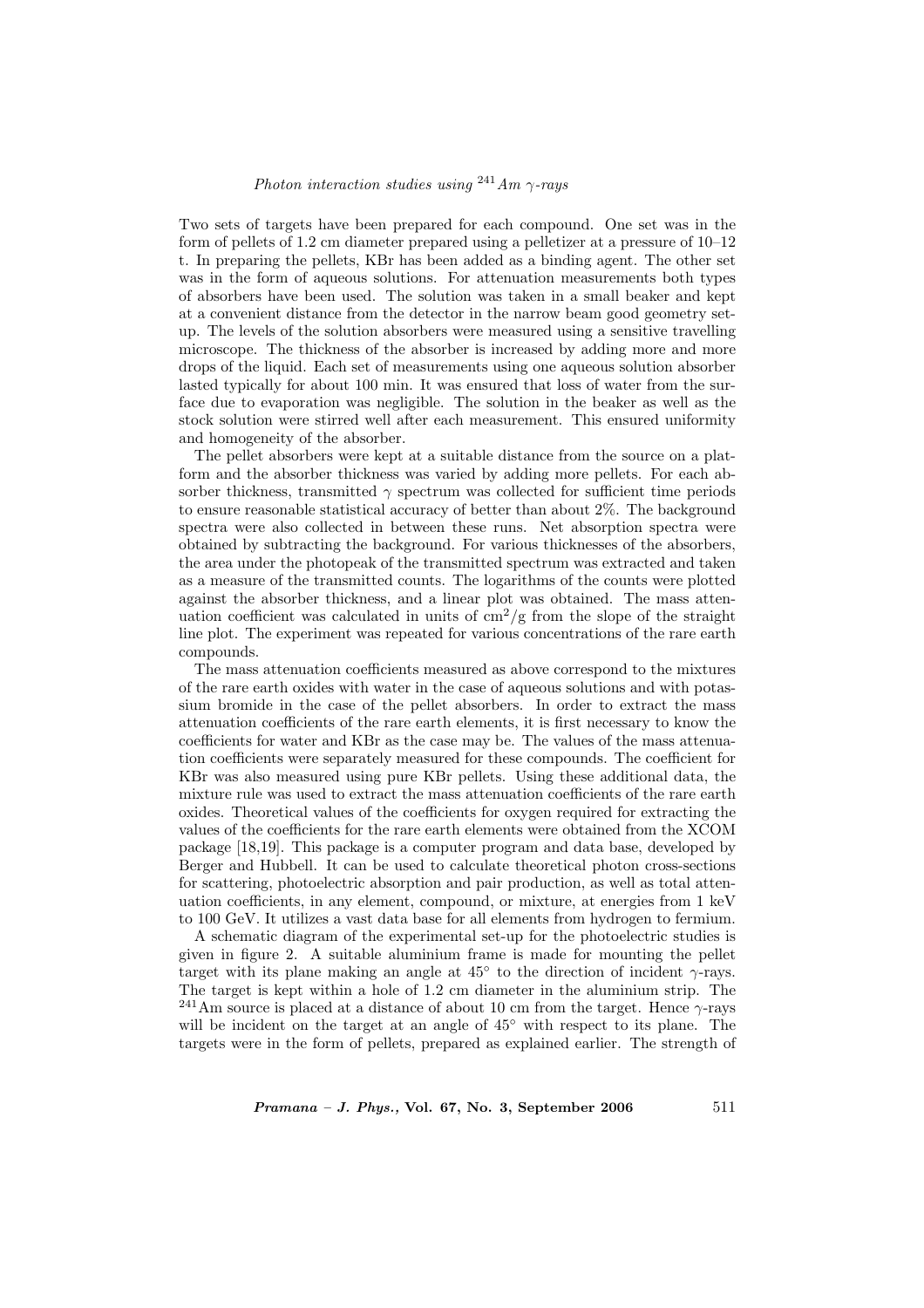

Figure 2. Schematic diagram of the experimental set-up for photoelectric measurements in rare earth compounds.

| <b>Table 1.</b> Percentage water content in various plant leaves and corresponding |  |  |  |
|------------------------------------------------------------------------------------|--|--|--|
| attenuation coefficients.                                                          |  |  |  |

| Name                  | % Loss of water<br>$(\text{theory})$ | % Loss of water<br>$(\text{expt})$ | $(\mu/\rho)_{\rm fresh}$<br>$\rm (cm^2/g)$ | $(\mu/\rho)_{\rm dried}$<br>$\rm (cm^2/g)$ |
|-----------------------|--------------------------------------|------------------------------------|--------------------------------------------|--------------------------------------------|
| Musa paradisiaca      |                                      |                                    |                                            |                                            |
| Nenthran              | 84.7                                 | 83.6                               | 0.201                                      | 0.370                                      |
| Musa paradisiaca      |                                      |                                    |                                            |                                            |
| Malayazha.            | 67.2                                 | 68.8                               | 0.185                                      | 0.297                                      |
| Musa paradisiaca      |                                      |                                    |                                            |                                            |
| Kallanyazha           | 70.5                                 | 70.9                               | 0.169                                      | 0.250                                      |
| Heliconia             | 71.1                                 | 62.3                               | 0.166                                      | 0.215                                      |
| <i>Ficus elastica</i> | 78.9                                 | 79.3                               | 0.155                                      | 0.227                                      |
| Cocos nucifera        | 60.0                                 | 56.6                               | 0.149                                      | 0.166                                      |

the source has been eliminated from the calculations by measuring the direct count rates in the detector for the 59.54 keV peak with the source placed at the target position. The required efficiencies have been calculated theoretically.

# 3. Results

Tables 1 and 2 give the results of the present measurements for the leaf and wood samples respectively. The attenuation coefficients for the fresh and dried samples as well as the percentage of the water contents derived from the attenuation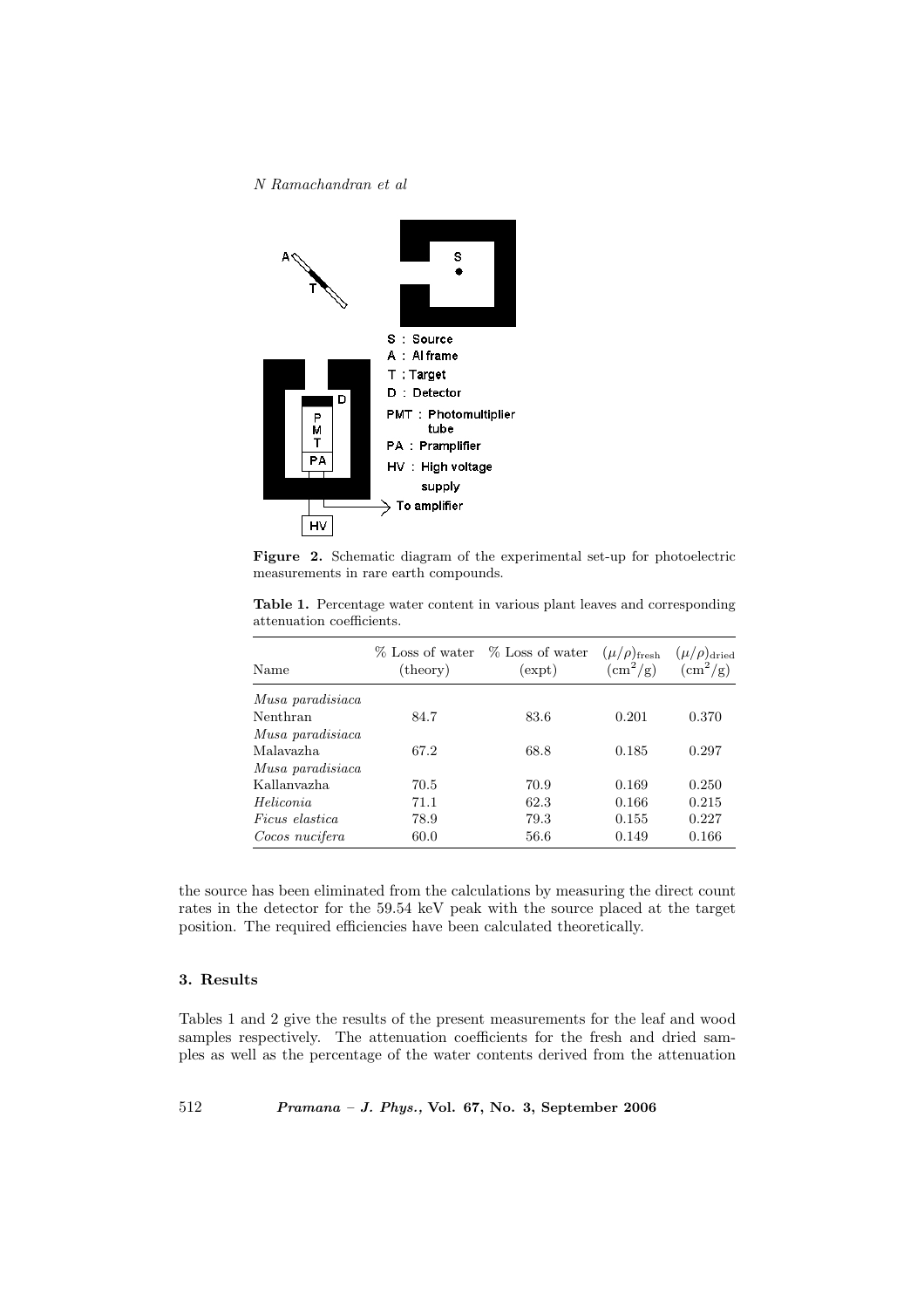Photon interaction studies using  $^{241}Am \gamma$ -rays

Table 2. Percentage water content in various wood samples and corresponding attenuation coefficients.

| Name                     | % Loss of water<br>$(\text{theory})$ | % Loss of water<br>$(\text{expt})$ | $(\mu/\rho)_{\rm fresh}$<br>$\rm (cm^2/g)$ | $(\mu/\rho)_{\rm dried}$<br>$\rm (cm^2/g)$ |
|--------------------------|--------------------------------------|------------------------------------|--------------------------------------------|--------------------------------------------|
| Psidium gujava           | 52.7                                 | 49.0                               | 0.173                                      | 0.208                                      |
| Samania saman            | 48.3                                 | 34.0                               | 0.149                                      | 0.154                                      |
| Artocarpus hetarophyllus | 44.5                                 | 32.5                               | 0.159                                      | 0.169                                      |
| Emblica officiualis      | 38.4                                 | 41.4                               | 0.159                                      | 0.176                                      |
| Briddia setusa           | 42.1                                 | 35.7                               | 0.158                                      | 0.170                                      |



Figure 3. Variation of the attenuation coefficients with grain size at 59.54 keV for sand sample.

measurements and from direct mass measurements are given in these tables. It is seen that there is good agreement between the derived and directly measured values of the water content in the leaf and wood samples.

Variations of mass attenuation coefficients with grain diameter are shown in figures 3 and 4 for sand and sugar samples respectively. From these plots, it is clear that for the energy 59.54 keV,  $\mu/\rho$  decreases with increase of the grain size d for these samples. Some of the sand samples collected from the Neendakara beach showed abnormal increases at some grain sizes. This was identified as due to the presence of excess iron or titanium in these samples, having these particular grain sizes.

The value of the mass attenuation coefficient for pure water obtained in the present studies is  $0.206 \pm 0.012$  and the corresponding theoretical (XCOM) value is 0.2066. The agreement between these two values is excellent. For KBr, the values of the mass attenuation coefficient as determined in the separate studies as mentioned in the previous section, are respectively  $1.92 \pm 0.10$  and  $2.00 \pm 0.13$  in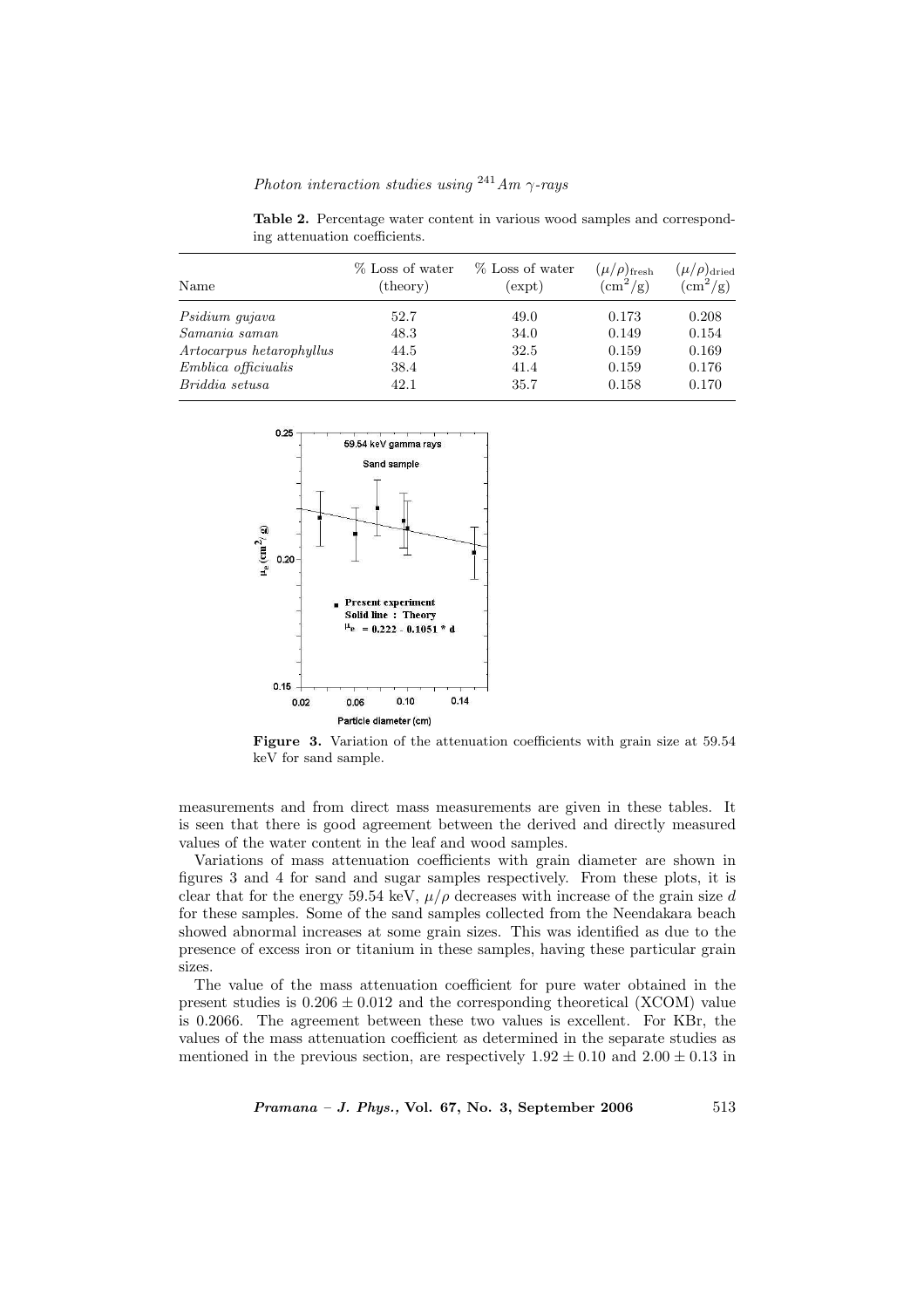

Figure 4. Variation of the attenuation coefficients with grain size at 59.54 keV for sugar sample.



Figure 5. Variation of the attenuation coefficients at 59.54 keV for rare earth elements.

units of  $\text{cm}^2/\text{g}$ . The XCOM value is 1.96. It is seen that the agreement is reasonably good. The values of the mass attenuation coefficients, obtained from the present investigations, for the various rare earth elements are given in table 3. This table gives the experimental values of the coefficients, obtained from the data on aqueous solutions as well as the pellet samples. The experimental errors are estimated to be around 10%. These experimental attenuation coefficient values are also compared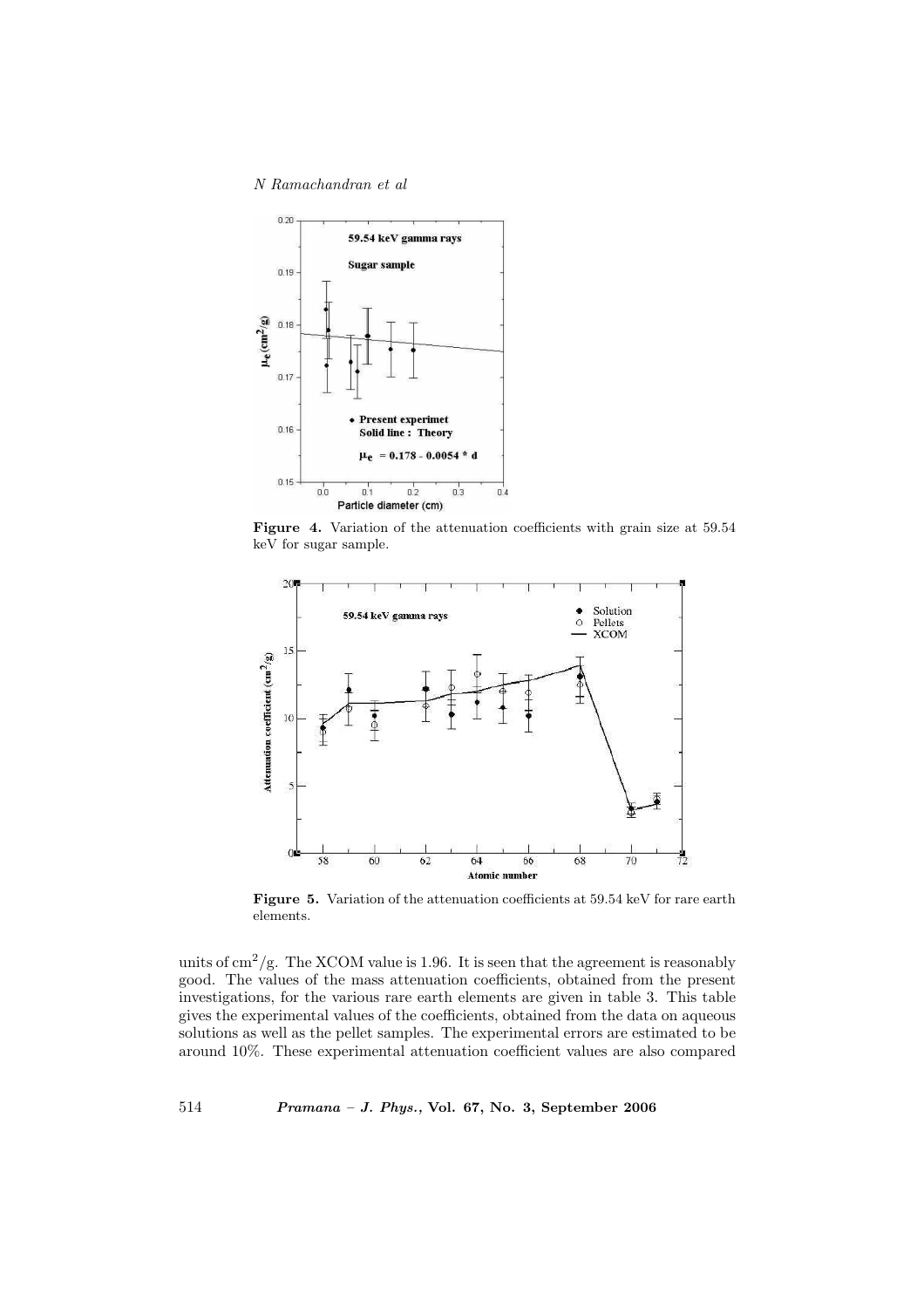|                  |         | Mass attenuation coefficient $\rm (cm^2/g)$ |                  |             |  |
|------------------|---------|---------------------------------------------|------------------|-------------|--|
|                  |         | Present experiment                          |                  |             |  |
| Atomic<br>number | Element | Using aqueous<br>solution                   | Using<br>pellets | <b>XCOM</b> |  |
| 58               | Сe      | $9.3 \pm 1.0$                               | $9.0 \pm 1.0$    | 9.6         |  |
| 59               | Pr      | $12.1 + 1.2$                                | $10.7 \pm 1.2$   | 11.1        |  |
| 60               | Nd      | $10.2 \pm 1.1$                              | $9.5 \pm 1.1$    | 11.1        |  |
| 62               | Sm      | $12.2 \pm 1.3$                              | $10.9 \pm 1.2$   | 11.3        |  |
| 63               | Εu      | $10.3 \pm 1.1$                              | $12.3 \pm 1.3$   | 11.8        |  |
| 64               | Gd      | $11.2 \pm 1.2$                              | $13.3 \pm 1.4$   | 12.0        |  |
| 65               | Tb      | $10.8 \pm 1.2$                              | $12.0 \pm 1.3$   | 12.5        |  |
| 66               | Dv      | $10.2 + 1.2$                                | $11.9 \pm 1.3$   | 12.8        |  |
| 68               | Er      | $13.1 \pm 1.5$                              | $12.5 \pm 1.4$   | 13.9        |  |
| 70               | Yb      | $3.3 \pm 0.4$                               | $3.0 \pm 0.4$    | 3.2         |  |
| 71               | Lu      | $3.8 \pm 0.5$                               | $4.0 \pm 0.4$    | 3.6         |  |

Table 3. Comparison of experimental mass attenuation coefficients with XCOM values for rare earth elements at 59.54 keV.

Table 4. Comparison of experimental photoelectric cross-sections with XCOM values for rare earth elements at 59.54 keV.

|                  |              | Photoelectric cross-section (barns) |                       |  |  |
|------------------|--------------|-------------------------------------|-----------------------|--|--|
| Atomic<br>number | Element      | Present<br>experiment               | <b>XCOM</b><br>values |  |  |
| 58               | Ce           | $2140 \pm 195$                      | 2144                  |  |  |
| 59               | Pr           | $2033 \pm 234$                      | 2284                  |  |  |
| 60               | Nd           | $2335 \pm 328$                      | 2422                  |  |  |
| 62               | Sm           | $3254 \pm 386$                      | 2712                  |  |  |
| 64               | $_{\rm{Gd}}$ | $3559 \pm 543$                      | 3015                  |  |  |
| 65               | Tb           | $3173 \pm 452$                      | 3173                  |  |  |
| 66               | Dv           | $2752 \pm 445$                      | 3342                  |  |  |
| 69               | Tm           | $3953 \pm 440$                      | 3920                  |  |  |

with the theoretical values derived using the XCOM package. It is seen that the agreement with the XCOM values is reasonable, taking into account the errors involved. Figure 5 shows a plot of the experimental and theoretical values of the mass attenuation coefficients for the elements investigated. The sudden fall in the mass attenuation coefficient near  $Z = 70$  (Yb) is worth noticing. This corresponds to the fact that the  $\gamma$ -energy (59.54 keV) is in between the K-edge energies of thulium  $(Z = 69)$  and ytterbium  $(Z = 70)$ .

The results of the photoelectric studies are presented in table 4 along with theoretical values based on the XCOM package. There is reasonable agreement between theory and experiment within the experimental errors involved.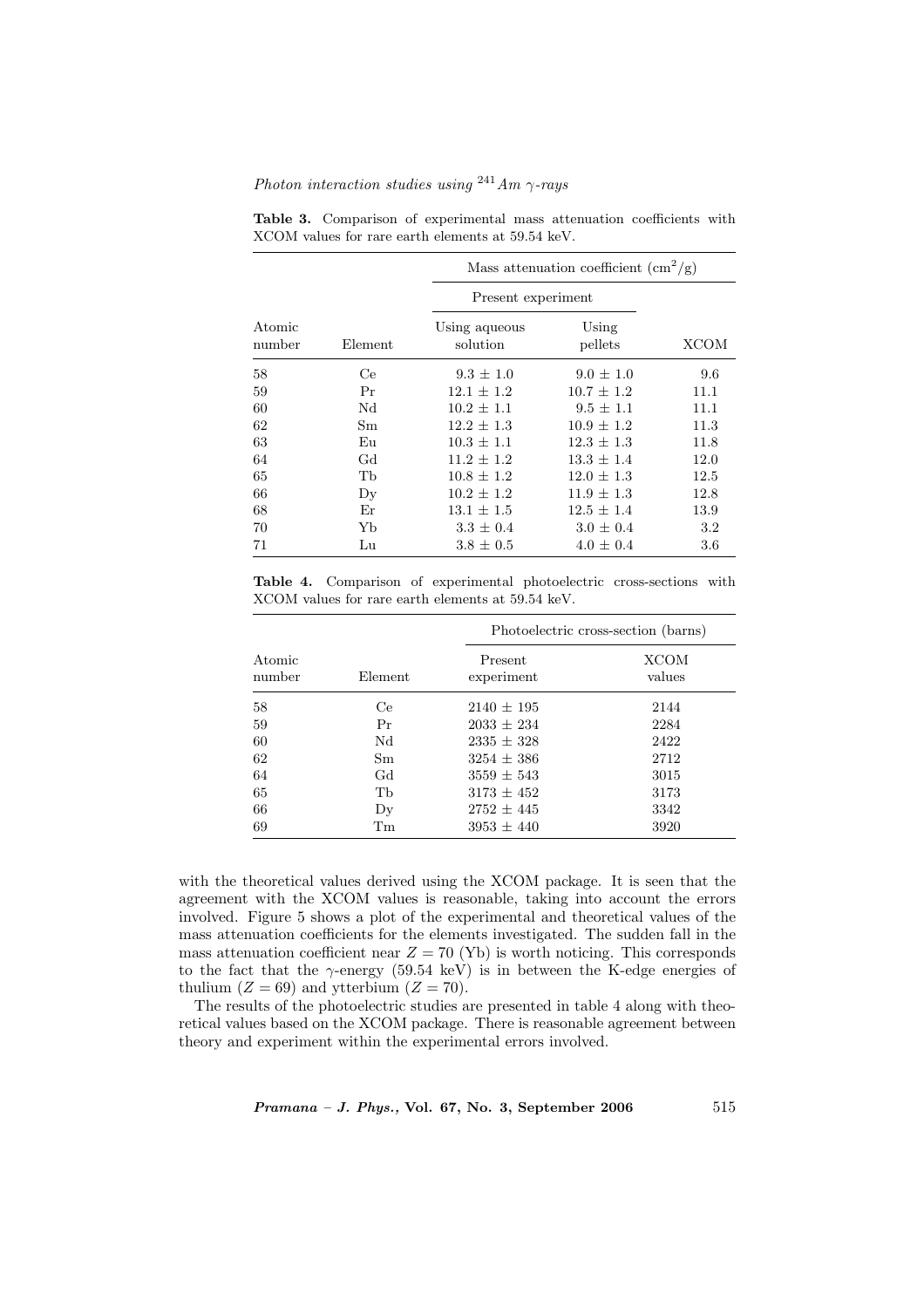### 4. Conclusions

We have shown that low energy  $\gamma$  attenuation method is suitable for the determination of the water content in leaf and wood samples. By studying the variation of  $\gamma$ -ray attenuation coefficients with particle size, we have shown that this method can be used to study the voids in various samples. The reasonable agreement between the experimental values of the mass attenuation coefficients for the rare earth elements with the XCOM values suggest the usefulness of the mixture rule. The overall agreement of the photoelectric cross-sections with theoretical values show that even with a low resolution scintillation detector, it is possible to derive reasonably accurate values of the interaction cross-sections.

#### Acknowledgements

One of us (NRC) is thankful to the University Grants Commission, Government of India, for the award of a research fellowship under the Faculty Improvement Program. We are also indebted to Dr Krishnan Kutty, Professor, Department of Chemistry, University of Calicut and the Indian Rare Earths Limited, Udyogamandal, Kochi, for providing some of the rare earth compounds used in the present studies. Thanks are also due to friends who helped in the collection of the sand samples from Calicut, Neendakara and Areekode river.

#### References

- [1] J Mortatti and Nascimento Fillo, Energia Nuclaer-e-Agricultura Brazil 5, 18 (1983)
- [2] E S de Barros-Ferraz and M A Rezenda, Proceedings of the General Congress of Nuclear energy (Rio de Janeiro) 2, 443 (1986)
- [3] O Aguiar and E S Barros-Ferraz, Energia Nuclaer-e-Agricultura Brazil 3, 87 (1981)
- [4] de Miranda, M Regina and E M Pascholati, *Proceedings of the 4th Brazilean Meeting* on Nuclear Applications (Rio de Janeiro) 2, 904 (1977)
- [5] R D Evans, The atomic nucleus (McGraw Hill, New Delhi, 1955) p. 713
- [6] M Singh, G S Brar and G S Mudahar, Indian J. Pure and Appl. Phys. 31, 592 (1993)
- [7] G S Mudahar and H S Sahotas, Appl. Radiat. Isotopes 39, 21 (1988)
- [8] G S Mudahar and H S Sahotas, Indian J. Pure and Appl. Phys. 24, 346 (1986)
- [9] B Roy, B K Chatterjee, S C Roy, N Bhattacharya and N Choudhury, Appl. Radiat. Isotopes 48, 785 (1997)
- [10] R Preseren and A Korde, *Radiat. Phys. Chem.* **55**, 363 (1999)
- [11] U Turgut, A Simsek, E Buyukkasapp and M Ertugrul, Spectrochim. Acta B57, 261 (2002)
- [12] B R Kerur, S R Thondadarya and B Hanumaiah, Appl. Radiat. Isotopes 43, 893 (1992)
- [13] V Lakshminarayan, A T L Tan, I S Giles and A Rajaratnam, Nuovo Cimento A91, 331 (1986)
- [14] A T L Tan, V Lakshminarayan, I S Giles and A Rajaratnam, Nuovo Cimento A99, 587 (1988)
- [15] D F Jackson, Nucl. Instrum. Methods 193, 387 (1982)